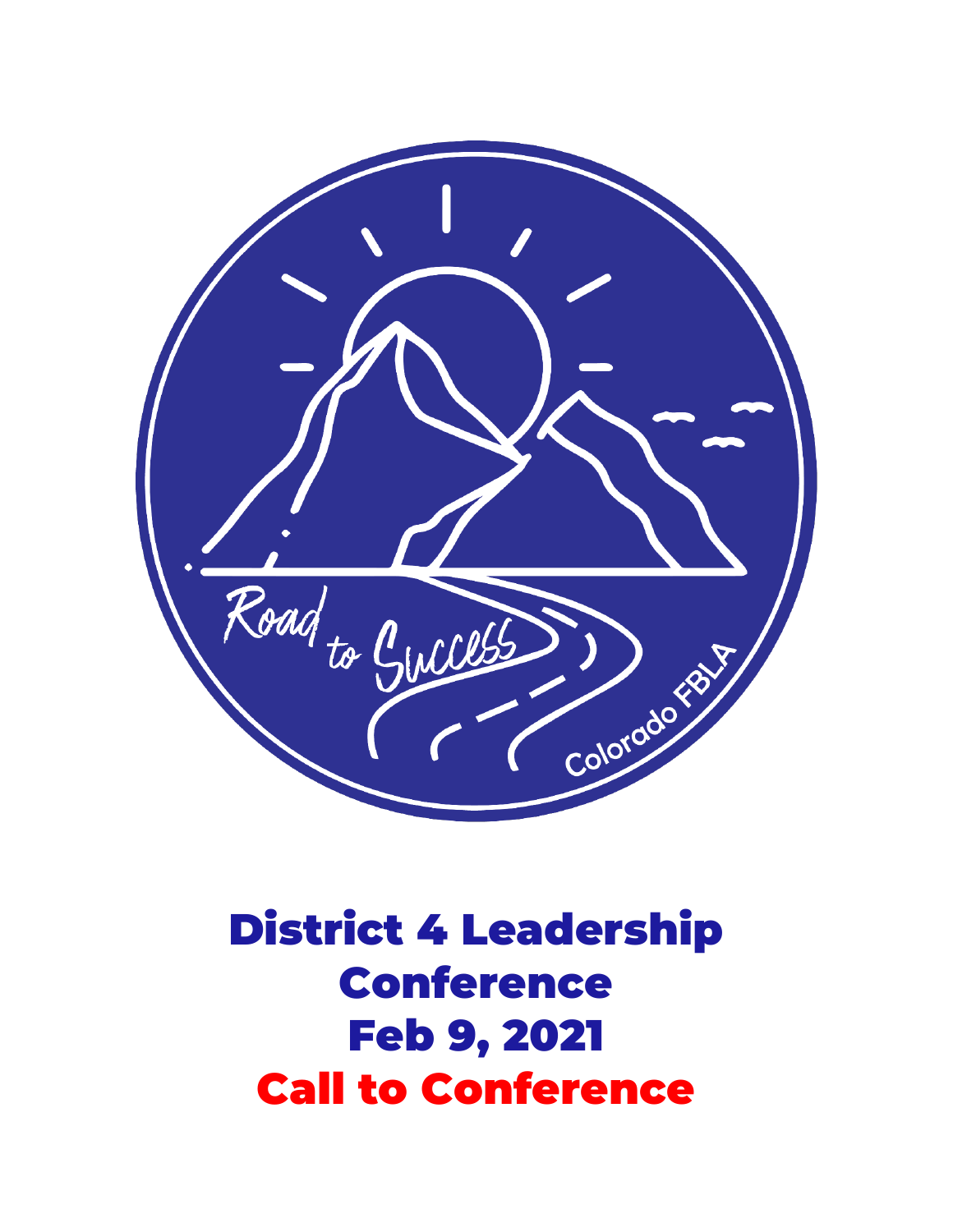## **2021-22 Colorado FBLA Competitive Events Elements List**

**Member Event Limit:** 2 events **(only one can be a "live", membership entry based, non-testing event – in yellow highlights)**

*\*Individual, Team or Chapter Events – Teams can be made up of 1, 2 or 3 participants, unless otherwise noted in parenthesis. Chapter events can have 1, 2 or 3 participants present the project.*

*\*\*Membership Based: 0-49 chapter members – 3 entries per chapter, 50-100 chapter members – 4 entries per chapter, 101-150 chapter members – 5 entries per chapter, 151+ chapter members – 6 entries per chapter*

| ***Future Business Educator: A participant can compete in this event and up to 2 other events (only one can be a live event) at the District Leadership Conference |  |  |  |  |  |
|--------------------------------------------------------------------------------------------------------------------------------------------------------------------|--|--|--|--|--|
|                                                                                                                                                                    |  |  |  |  |  |

| Event                                                        | Grade    | <b>Type</b>                                                | $I/T/C^*$                | Chapter                 | <b>State</b>      | <b>Notes</b>                                                 |
|--------------------------------------------------------------|----------|------------------------------------------------------------|--------------------------|-------------------------|-------------------|--------------------------------------------------------------|
|                                                              |          |                                                            | (#)                      | Entries**               | <b>Qualifiers</b> |                                                              |
| <b>3-D Animation</b>                                         | $9 - 12$ | Prejudge Project &<br>Presentation                         | $T(1-3)$                 | <b>Membership Based</b> | Top <sub>4</sub>  | Pre-judge only                                               |
| <b>Accounting I</b>                                          | $9 - 12$ | <b>Online Test</b>                                         |                          | Unlimited               | Top 4             |                                                              |
| <b>Accounting II</b>                                         | $9 - 12$ | <b>Online Test</b>                                         | ı                        | Unlimited               | Top 4             |                                                              |
| Advertising                                                  | $9 - 12$ | <b>Online Test</b>                                         | $\overline{\phantom{a}}$ | Unlimited               | Top 4             |                                                              |
| Agribusiness                                                 | $9 - 12$ | <b>Online Test</b>                                         | -1                       | Unlimited               | Top 4             |                                                              |
| American Enterprise<br>Project                               | $9 - 12$ | Prejudge Report &<br>Presentation                          | C                        | 1 per chapter           |                   | State only event - no<br>district competition                |
| <b>Banking &amp; Financial</b><br><b>Systems</b>             | $9 - 12$ | <b>Online Collaborative Test &amp;</b><br><b>Role Play</b> | $T(1-3)$                 | <b>Membership Based</b> | Top <sub>4</sub>  | Role play for every entry                                    |
| <b>Broadcast Journalism</b>                                  | $9 - 12$ | <b>Presentation (Equipment)</b>                            | $T(1-3)$                 | <b>Membership Based</b> | Top <sub>4</sub>  |                                                              |
| <b>Business Calculations</b>                                 | $9 - 12$ | <b>Online Test</b>                                         |                          | Unlimited               | Top 4             |                                                              |
| <b>Business Communication</b>                                | $9 - 12$ | <b>Online Test</b>                                         |                          | Unlimited               | Top 4             |                                                              |
| <b>Business Ethics</b>                                       | $9 - 12$ | Online Test, Prejudge,<br>Presentation                     | $T(1-3)$                 | <b>Membership Based</b> | Top <sub>4</sub>  | <b>Presentation for every entry</b>                          |
| <b>Business Financial Plan</b>                               | $9 - 12$ | Prejudge Report &<br>Presentation                          | $T(1-3)$                 | <b>Membership Based</b> | Top <sub>4</sub>  | <b>Presentation for every</b>                                |
| <b>Business Law</b>                                          | $9 - 12$ | <b>Online Test</b>                                         |                          | Unlimited               | Top 4             |                                                              |
| <b>Business Management</b>                                   | $9 - 12$ | <b>Online Collaborative Test &amp;</b><br><b>Role Play</b> | $T(1-3)$                 | <b>Membership Based</b> | Top <sub>4</sub>  | Role play for every entry                                    |
| <b>Business Plan</b>                                         | $9 - 12$ | Prejudge Report &<br>Presentation                          | $T(1-3)$                 | <b>Membership Based</b> | Top 4             | <b>Presentation for every entry</b>                          |
| <b>Client Service</b>                                        | $9 - 12$ | Presentation w/o Equip                                     |                          | <b>Membership Based</b> | Top <sub>4</sub>  | Presentation for every entry                                 |
| <b>Coding &amp; Programming</b>                              | $9 - 12$ | Demonstration                                              | $T(1-3)$                 | <b>Membership Based</b> | Top <sub>4</sub>  |                                                              |
| <b>Community Service Project</b>                             | $9 - 12$ | Prejudge Report &<br>Presentation                          | C                        | 1 per chapter           |                   | State only event - no<br>district competition                |
| <b>Computer Applications</b>                                 | $9 - 12$ | Production & Online Test                                   |                          | Unlimited               | Top 4             |                                                              |
| <b>Computer Game &amp;</b><br><b>Simulation Programming</b>  | $9 - 12$ | <b>Demonstration</b>                                       | $T(1-3)$                 | <b>Membership Based</b> | Top <sub>4</sub>  |                                                              |
| <b>Computer Problem Solving</b>                              | $9 - 12$ | <b>Online Test</b>                                         | $\overline{\phantom{a}}$ | Unlimited               | Top 4             |                                                              |
| <b>Cyber Security</b>                                        | $9 - 12$ | <b>Online Test</b>                                         | $\overline{\phantom{a}}$ | Unlimited               | Top 4             |                                                              |
| Data Analysis                                                | $9 - 12$ | <b>Presentation (Equipment)</b>                            | $T(1-3)$                 | <b>Membership Based</b> | Top <sub>4</sub>  |                                                              |
| Database Design &<br>Applications                            | $9 - 12$ | Production &<br><b>Online Test</b>                         |                          | Unlimited               | Top 4             |                                                              |
| <b>Digital Video Production</b>                              | $9 - 12$ | Prejudge Project &<br>Presentation                         | $T(1-3)$                 | <b>Membership Based</b> | Top <sub>4</sub>  | <b>Presentation for every entry</b>                          |
| E-Business                                                   | $9 - 12$ | Demonstration                                              | $T(1-3)$                 | <b>Membership Based</b> | Top <sub>4</sub>  |                                                              |
| Economics                                                    | $9 - 12$ | <b>Online Test</b>                                         |                          | Unlimited               | Top 4             |                                                              |
| <b>Electronic Career Portfolio</b>                           | $9 - 12$ | <b>Presentation (Equipment)</b>                            | п                        | <b>Membership Based</b> | Top <sub>4</sub>  |                                                              |
| <b>Entrepreneurship</b>                                      | $9 - 12$ | <b>Online Collaborative Test &amp;</b><br><b>Role Play</b> | $T(1-3)$                 | <b>Membership Based</b> | Top <sub>4</sub>  | Role play for every entry                                    |
| <b>***Future Business</b><br><b>Educator (Colorado only)</b> | $9 - 12$ | <b>Presentation (Equipment)</b>                            | $\blacksquare$           | <b>Membership Based</b> | Top 4             | <b>Colorado district and state</b><br>event only             |
| <b>Future Business Leader</b>                                | $9-12$   | Interview                                                  | $\mathbf{I}$             | <b>Membership Based</b> | Top <sub>4</sub>  | Pre-judge requirement<br><b>Presentation for every entry</b> |
| <b>Graphic Design</b>                                        | $9 - 12$ | <b>Presentation (Equipment)</b>                            | $T(1-3)$                 | <b>Membership Based</b> | Top <sub>4</sub>  |                                                              |
| Health Care Administration                                   | $9 - 12$ | Online Test                                                |                          | Unlimited               | Top 4             |                                                              |
| <b>Help Desk</b>                                             | $9 - 12$ | <b>Online Test &amp; Role Play</b>                         |                          | <b>Membership Based</b> | Top 4             | Role play for every entry                                    |
| <b>Hospitality &amp; Event</b><br>Management                 | $9 - 12$ | <b>Online Collaborative Test &amp;</b><br><b>Role Play</b> | $T(1-3)$                 | <b>Membership Based</b> | Top 4             | Role play for every entry                                    |
| Human Resource<br>Management                                 | $9 - 12$ | <b>Online Test</b>                                         | $\mathbf{I}$             | Unlimited               | Top 4             |                                                              |